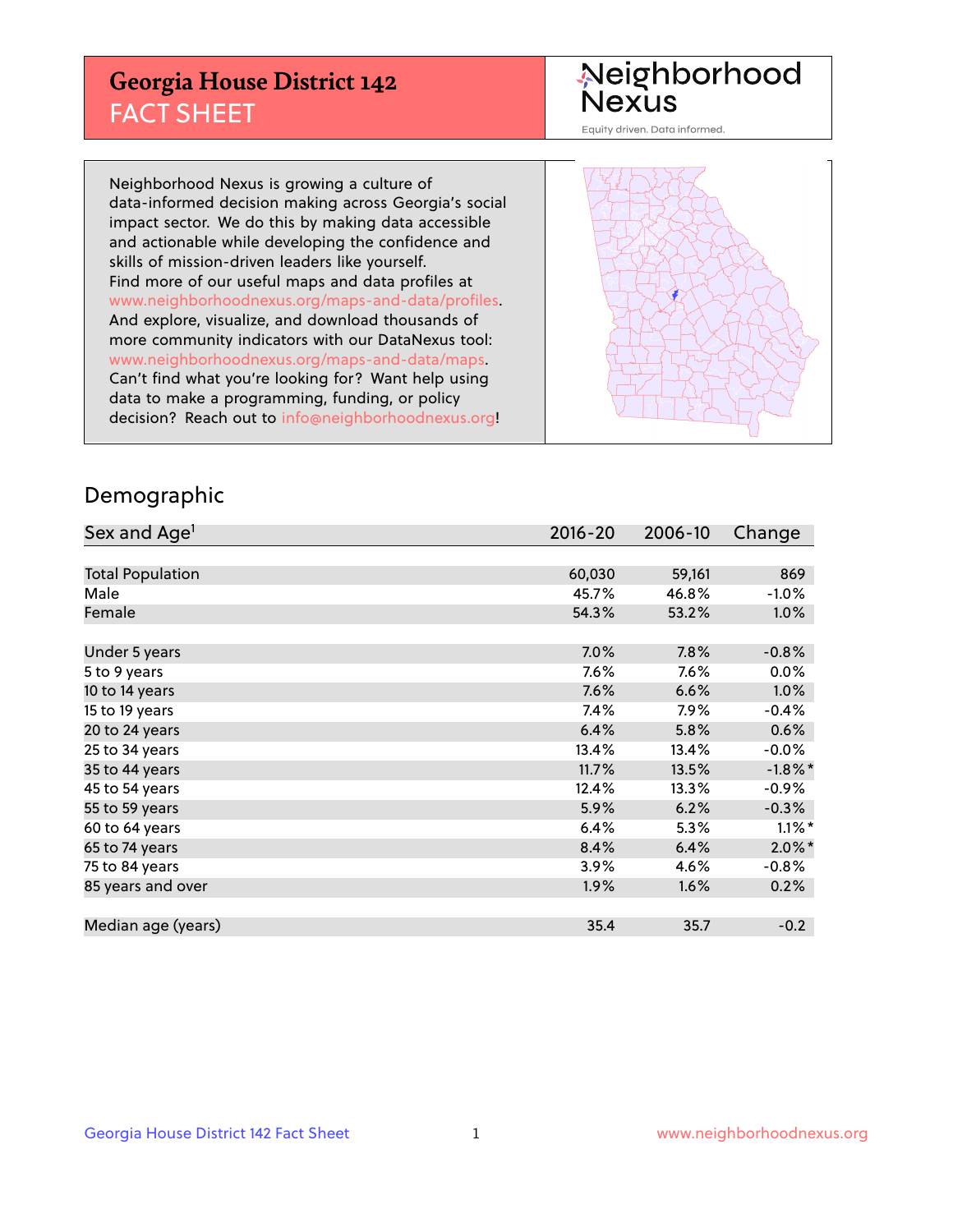## Demographic, continued...

| Race <sup>2</sup>                                            | $2016 - 20$ | 2006-10 | Change     |
|--------------------------------------------------------------|-------------|---------|------------|
| <b>Total population</b>                                      | 60,030      | 59,161  | 869        |
| One race                                                     | 96.1%       | 98.1%   | $-2.0\%$ * |
| White                                                        | 32.4%       | 39.4%   | $-6.9\%$ * |
| <b>Black or African American</b>                             | 60.8%       | 55.3%   | $5.5%$ *   |
| American Indian and Alaska Native                            | 0.2%        | 0.1%    | 0.0%       |
| Asian                                                        | 1.3%        | 1.4%    | $-0.2%$    |
| Native Hawaiian and Other Pacific Islander                   | 0.1%        | 0.0%    | 0.1%       |
| Some other race                                              | 1.3%        | 1.9%    | $-0.6%$    |
| Two or more races                                            | 3.9%        | 1.9%    | $2.0\%$ *  |
| Race alone or in combination with other race(s) <sup>3</sup> | $2016 - 20$ | 2006-10 | Change     |
| Total population                                             | 60,030      | 59,161  | 869        |
| White                                                        | 35.6%       | 41.0%   | $-5.4\%$ * |
| <b>Black or African American</b>                             | 63.3%       | 56.8%   | $6.5%$ *   |
| American Indian and Alaska Native                            | 0.6%        | 0.9%    | $-0.3%$    |
| Asian                                                        | 1.8%        | 1.7%    | 0.1%       |
| Native Hawaiian and Other Pacific Islander                   | 0.1%        | 0.0%    | 0.1%       |
| Some other race                                              | 2.9%        | 1.9%    | 1.0%       |
| Hispanic or Latino and Race <sup>4</sup>                     | $2016 - 20$ | 2006-10 | Change     |
| Total population                                             | 60,030      | 59,161  | 869        |
| Hispanic or Latino (of any race)                             | 3.4%        | 2.6%    | 0.8%       |
| Not Hispanic or Latino                                       | 96.6%       | 97.4%   | $-0.8\%$ * |
| White alone                                                  | 31.0%       | 38.5%   | $-7.5%$ *  |
| Black or African American alone                              | 60.8%       | 55.2%   | $5.6\%$ *  |
| American Indian and Alaska Native alone                      | 0.1%        | 0.1%    | $-0.0%$    |
| Asian alone                                                  | 1.3%        | 1.4%    | $-0.2%$    |
| Native Hawaiian and Other Pacific Islander alone             | 0.1%        | 0.0%    | 0.1%       |
| Some other race alone                                        | 0.6%        | 0.2%    | 0.4%       |
| Two or more races                                            | 2.7%        | 1.9%    | 0.8%       |
| U.S. Citizenship Status <sup>5</sup>                         | $2016 - 20$ | 2006-10 | Change     |
| Foreign-born population                                      | 1,475       | 2,040   | $-565$     |
| Naturalized U.S. citizen                                     | 57.2%       | 41.9%   | 15.4%      |
| Not a U.S. citizen                                           | 42.8%       | 58.1%   | $-15.4%$   |
|                                                              |             |         |            |
| Citizen, Voting Age Population <sup>6</sup>                  | $2016 - 20$ | 2006-10 | Change     |
| Citizen, 18 and over population                              | 43,061      | 42,403  | 658        |
| Male                                                         | 44.2%       | 45.3%   | $-1.1%$    |
| Female                                                       | 55.8%       | 54.7%   | 1.1%       |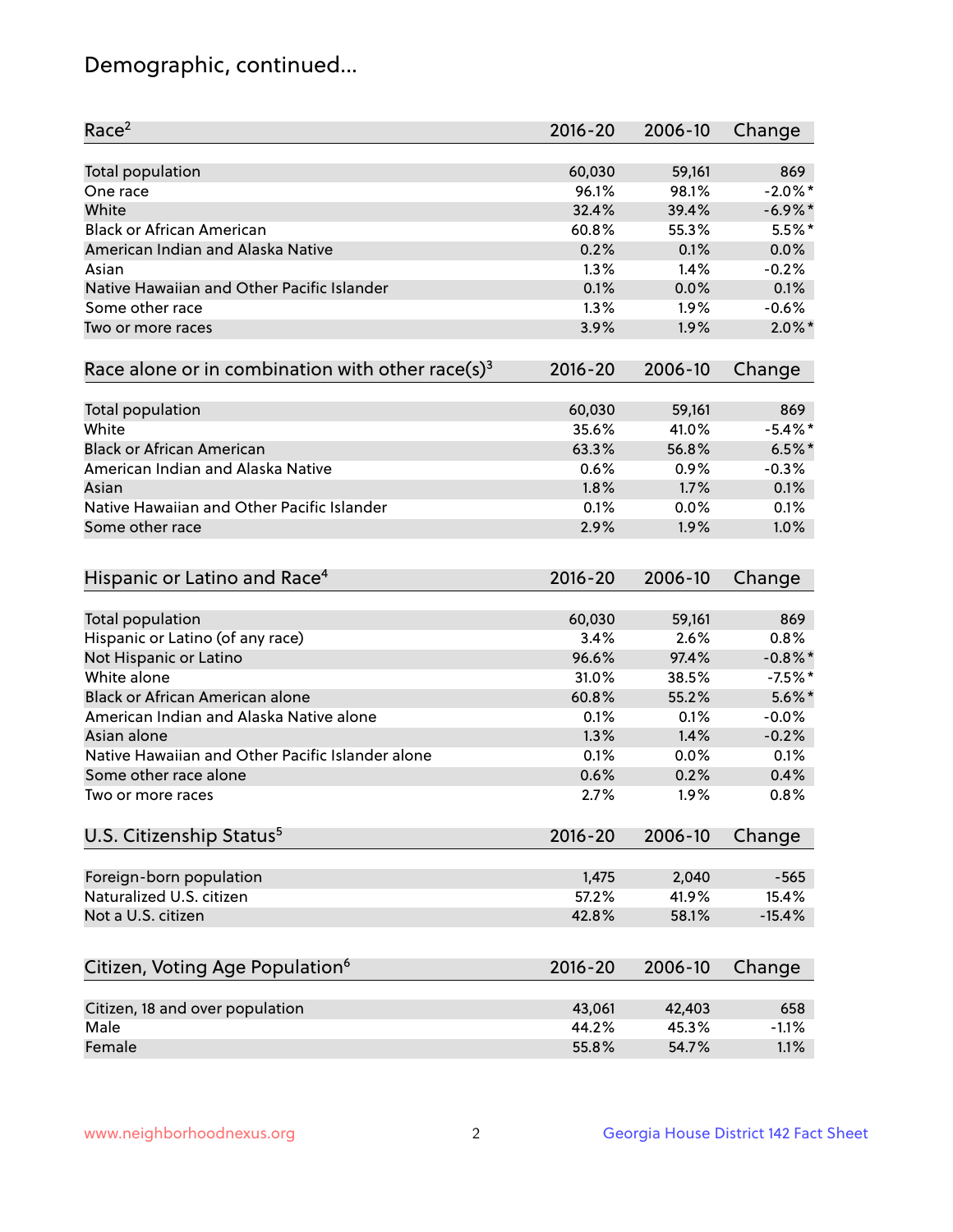#### Economic

| Income <sup>7</sup>                                 | $2016 - 20$ | 2006-10 | Change     |
|-----------------------------------------------------|-------------|---------|------------|
|                                                     |             |         |            |
| All households                                      | 21,613      | 22,046  | $-433$     |
| Less than \$10,000                                  | 12.6%       | 12.2%   | 0.4%       |
| \$10,000 to \$14,999                                | 7.1%        | 6.6%    | 0.5%       |
| \$15,000 to \$24,999                                | 12.9%       | 17.6%   | $-4.7%$ *  |
| \$25,000 to \$34,999                                | 11.7%       | 11.9%   | $-0.2%$    |
| \$35,000 to \$49,999                                | 13.6%       | 14.0%   | $-0.4%$    |
| \$50,000 to \$74,999                                | 15.9%       | 16.7%   | $-0.8%$    |
| \$75,000 to \$99,999                                | 9.7%        | 8.6%    | 1.0%       |
| \$100,000 to \$149,999                              | 9.7%        | 7.6%    | 2.2%       |
| \$150,000 to \$199,999                              | 3.1%        | 1.7%    | 1.4%       |
| \$200,000 or more                                   | 3.6%        | 3.1%    | 0.6%       |
| Median household income (dollars)                   | 40,293      | 36,919  | $3,374*$   |
| Mean household income (dollars)                     | 60,899      | 55,273  | 5,626*     |
| With earnings                                       | 72.7%       | 75.0%   | $-2.3%$    |
| Mean earnings (dollars)                             | 62,572      | 55,901  | $6,671*$   |
| <b>With Social Security</b>                         | 34.4%       | 31.7%   | $2.7\%$ *  |
| Mean Social Security income (dollars)               | 16,969      | 14,017  | 2,952*     |
| With retirement income                              | 19.6%       | 18.2%   | 1.4%       |
| Mean retirement income (dollars)                    | 25,630      | 23,034  | 2,596      |
| With Supplemental Security Income                   | 9.1%        | 6.2%    | $2.9\%*$   |
| Mean Supplemental Security Income (dollars)         | 8,960       | 6,797   | 2,162      |
| With cash public assistance income                  | 3.7%        | 2.5%    | 1.2%       |
| Mean cash public assistance income (dollars)        | 644         | 3,636   | $-2,991*$  |
| With Food Stamp/SNAP benefits in the past 12 months | 23.4%       | 16.5%   | $6.9\%$ *  |
|                                                     |             |         |            |
| Families                                            | 13,706      | 14,096  | $-391$     |
| Less than \$10,000                                  | 9.9%        | 6.7%    | $3.2\%$ *  |
| \$10,000 to \$14,999                                | 4.8%        | 4.6%    | 0.2%       |
| \$15,000 to \$24,999                                | 11.5%       | 16.6%   | $-5.1\%$ * |
| \$25,000 to \$34,999                                | 10.2%       | 9.6%    | 0.6%       |
| \$35,000 to \$49,999                                | 12.2%       | 15.0%   | $-2.8%$    |
| \$50,000 to \$74,999                                | 17.5%       | 20.7%   | $-3.2%$    |
| \$75,000 to \$99,999                                | 11.6%       | 10.3%   | 1.3%       |
| \$100,000 to \$149,999                              | 13.5%       | 10.0%   | 3.5%       |
| \$150,000 to \$199,999                              | 3.7%        | 2.6%    | 1.1%       |
| \$200,000 or more                                   | 5.1%        | 3.9%    | 1.2%       |
| Median family income (dollars)                      | 52,061      | 47,913  | $4,148*$   |
| Mean family income (dollars)                        | 72,131      | 66,624  | 5,508*     |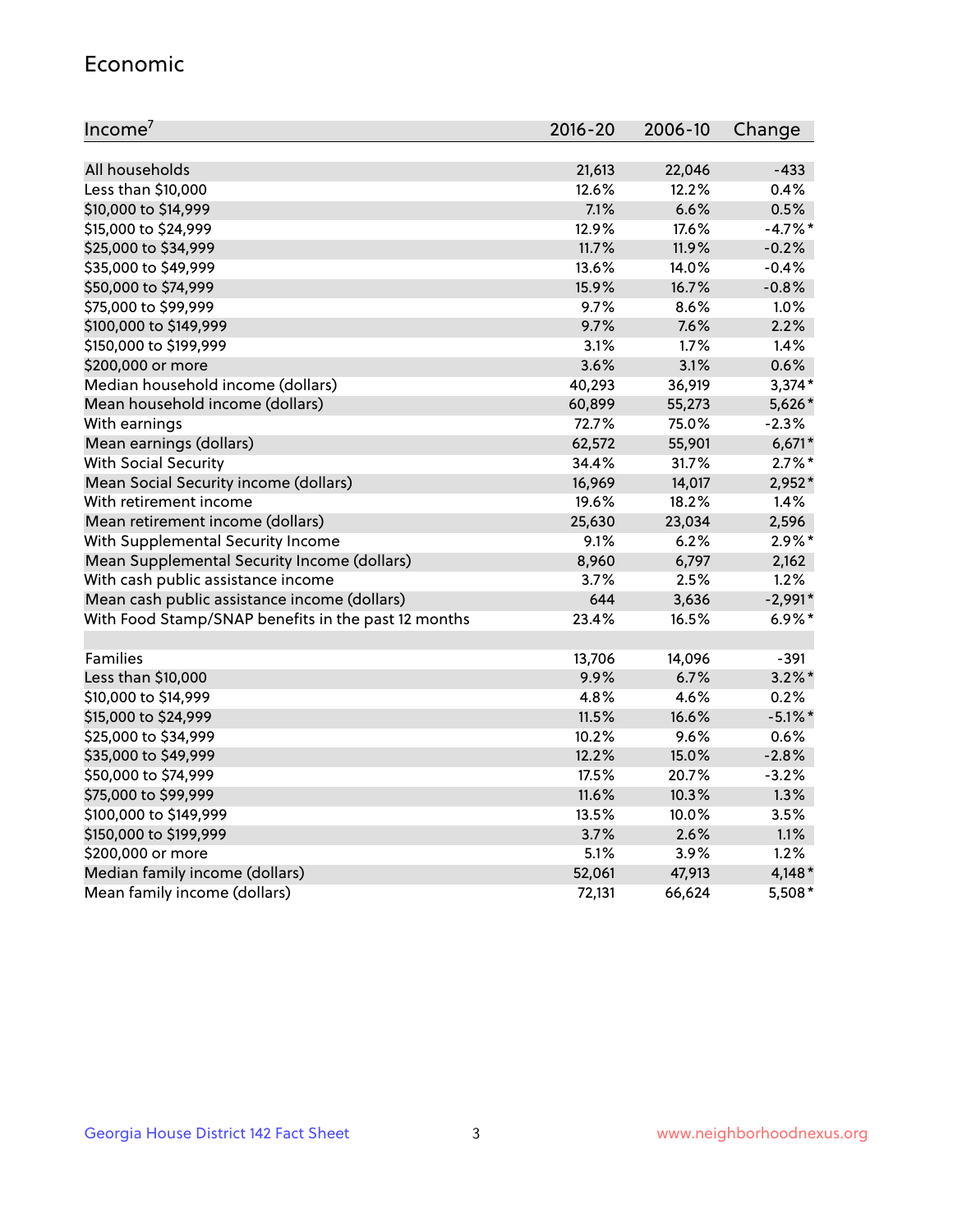## Economic, continued...

| Income, continued <sup>8</sup>                                        | $2016 - 20$ | 2006-10 | Change     |
|-----------------------------------------------------------------------|-------------|---------|------------|
|                                                                       |             |         |            |
| Nonfamily households                                                  | 7,907       | 7,950   | $-42$      |
| Median nonfamily income (dollars)                                     | 26,023      | 22,655  | 3,368*     |
| Mean nonfamily income (dollars)                                       | 39,299      | 33,508  | 5,791*     |
| Median earnings for workers (dollars)                                 | 28,454      | 23,787  | 4,667*     |
| Median earnings for male full-time, year-round workers                | 41,811      | 41,670  | 141        |
| (dollars)                                                             |             |         |            |
| Median earnings for female full-time, year-round workers<br>(dollars) | 35,193      | 31,024  | 4,170*     |
| Per capita income (dollars)                                           | 23,415      | 21,409  | 2,005*     |
|                                                                       |             |         |            |
| Families and People Below Poverty Level <sup>9</sup>                  | $2016 - 20$ | 2006-10 | Change     |
| <b>All families</b>                                                   | 22.8%       | 14.8%   | $8.0\%$ *  |
| With related children under 18 years                                  | 35.9%       | 22.8%   | 13.1%*     |
|                                                                       |             | 26.7%   | 9.0%       |
| With related children under 5 years only                              | 35.7%       |         |            |
| Married couple families                                               | 7.7%        | 4.5%    | 3.3%       |
| With related children under 18 years                                  | 10.6%       | 5.8%    | 4.9%       |
| With related children under 5 years only                              | 9.9%        | 11.0%   | $-1.1%$    |
| Families with female householder, no husband present                  | 44.2%       | 32.5%   | $11.7\%$ * |
| With related children under 18 years                                  | 58.1%       | 40.0%   | 18.1%*     |
| With related children under 5 years only                              | 61.3%       | 50.6%   | 10.6%      |
| All people                                                            | 28.3%       | 20.4%   | 7.9%*      |
| Under 18 years                                                        | 43.8%       | 29.1%   | 14.7%*     |
| Related children under 18 years                                       | 43.6%       | 28.9%   | 14.7%*     |
| Related children under 5 years                                        | 48.0%       | 35.0%   | 13.0%      |
| Related children 5 to 17 years                                        | 42.2%       | 26.4%   | 15.8%*     |
| 18 years and over                                                     | 22.4%       | 17.2%   | $5.2%$ *   |
| 18 to 64 years                                                        | 23.7%       | 18.6%   | $5.1\%$ *  |
| 65 years and over                                                     | 17.0%       | 10.2%   | 6.8%       |
| People in families                                                    | 26.7%       | 17.7%   | $8.9\%$ *  |
| Unrelated individuals 15 years and over                               | 35.4%       | 31.8%   | 3.6%       |
|                                                                       |             |         |            |
| Non-Hispanic white people                                             | 13.2%       | 7.6%    | $5.6\%$ *  |
| Black or African-American people                                      | 34.7%       | 29.1%   | 5.6%       |
| Asian people                                                          | 16.7%       | 9.5%    | 7.2%       |
| Hispanic or Latino people                                             | 44.0%       | 22.3%   | 21.7%      |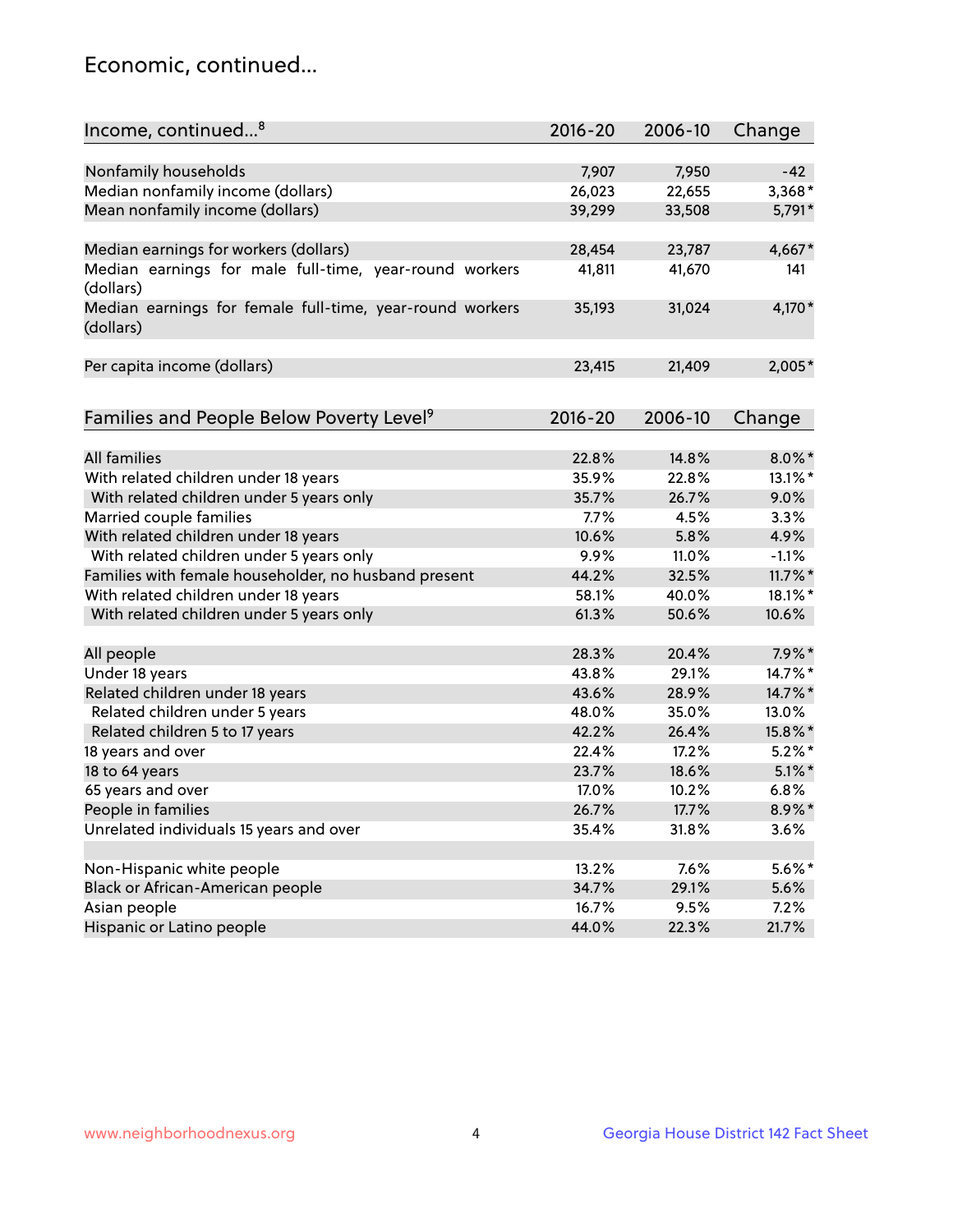## Employment

| Employment Status <sup>10</sup>                                             | $2016 - 20$ | 2006-10 | Change   |
|-----------------------------------------------------------------------------|-------------|---------|----------|
|                                                                             |             |         |          |
| Population 16 years and over                                                | 45,718      | 45,091  | 628      |
| In labor force                                                              | 56.8%       | 58.3%   | $-1.5%$  |
| Civilian labor force                                                        | 56.6%       | 58.2%   | $-1.5%$  |
| Employed                                                                    | 51.8%       | 51.8%   | 0.0%     |
| Unemployed                                                                  | 4.8%        | 6.4%    | $-1.6%$  |
| <b>Armed Forces</b>                                                         | 0.1%        | 0.1%    | 0.0%     |
| Not in labor force                                                          | 43.2%       | 41.7%   | 1.5%     |
|                                                                             |             |         |          |
| Civilian labor force                                                        | 25,899      | 26,238  | $-340$   |
| <b>Unemployment Rate</b>                                                    | 8.6%        | 11.0%   | $-2.4%$  |
|                                                                             |             |         |          |
| Females 16 years and over                                                   | 25,463      | 24,353  | 1,110    |
| In labor force                                                              | 57.2%       | 55.3%   | 1.9%     |
| Civilian labor force                                                        | 57.0%       | 55.3%   | 1.8%     |
| Employed                                                                    | 51.3%       | 49.3%   | 2.0%     |
| Own children of the householder under 6 years                               | 4,733       | 5,185   | $-452$   |
| All parents in family in labor force                                        | 75.7%       | 68.2%   | 7.5%     |
|                                                                             |             |         |          |
| Own children of the householder 6 to 17 years                               | 10,488      | 8,941   | $1,547*$ |
| All parents in family in labor force                                        | 76.1%       | 69.9%   | 6.2%     |
|                                                                             |             |         |          |
| Industry <sup>11</sup>                                                      | $2016 - 20$ | 2006-10 | Change   |
|                                                                             |             |         |          |
| Civilian employed population 16 years and over                              | 23,683      | 23,354  | 330      |
| Agriculture, forestry, fishing and hunting, and mining                      | 0.8%        | 0.4%    | 0.4%     |
| Construction                                                                | 3.8%        | 4.9%    | $-1.1%$  |
| Manufacturing                                                               | 8.7%        | 8.2%    | 0.5%     |
| Wholesale trade                                                             | 1.8%        | 2.4%    | $-0.6%$  |
| Retail trade                                                                | 11.6%       | 13.0%   | $-1.5%$  |
| Transportation and warehousing, and utilities                               | 7.1%        | 6.4%    | 0.7%     |
| Information                                                                 | 1.0%        | 1.7%    | $-0.7%$  |
| Finance and insurance, and real estate and rental and leasing               | 8.2%        | 9.1%    | $-1.0%$  |
| Professional, scientific, and management, and administrative                | 9.4%        | 8.2%    | 1.2%     |
| and waste management services                                               |             |         |          |
| Educational services, and health care and social assistance                 | 25.6%       | 23.7%   | 1.9%     |
| Arts, entertainment, and recreation, and accommodation and<br>food services | 11.3%       | 9.8%    | 1.6%     |
| Other services, except public administration                                | 5.0%        | 6.4%    | $-1.4%$  |
| Public administration                                                       | 5.7%        | 5.7%    | $0.0\%$  |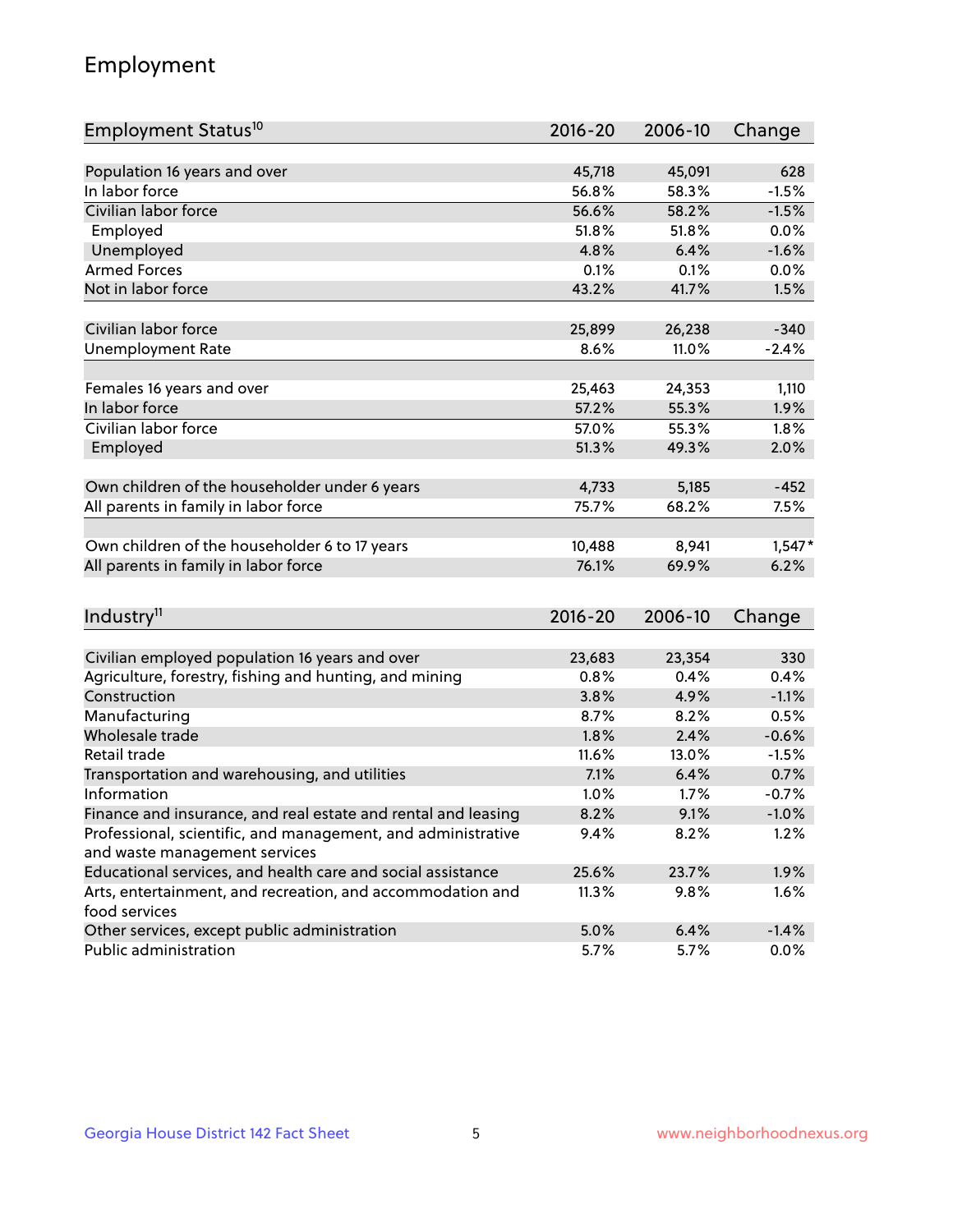## Employment, continued...

| Occupation <sup>12</sup>                                    | $2016 - 20$ | 2006-10 | Change     |
|-------------------------------------------------------------|-------------|---------|------------|
| Civilian employed population 16 years and over              | 23,683      | 23,354  | 330        |
| Management, business, science, and arts occupations         | 30.6%       | 29.6%   | 1.0%       |
| Service occupations                                         | 24.4%       | 21.5%   | $2.9\%$ *  |
| Sales and office occupations                                | 23.1%       | 27.4%   | $-4.3\%$ * |
| Natural<br>and<br>maintenance                               | 6.5%        | 7.7%    | $-1.2%$    |
| resources,<br>construction,<br>occupations                  |             |         |            |
| Production, transportation, and material moving occupations | 15.5%       | 13.8%   | 1.7%       |
| Class of Worker <sup>13</sup>                               | $2016 - 20$ | 2006-10 | Change     |
|                                                             |             |         | 330        |
| Civilian employed population 16 years and over              | 23,683      | 23,354  |            |
| Private wage and salary workers                             | 80.4%       | 79.3%   | 1.0%       |
| Government workers                                          | 15.6%       | 15.3%   | 0.4%       |
| Self-employed in own not incorporated business workers      | 4.0%        | 5.3%    | $-1.3%$    |
| <b>Unpaid family workers</b>                                | 0.0%        | 0.1%    | $-0.1%$    |
| Job Flows <sup>14</sup>                                     | 2019        | 2010    | Change     |
|                                                             |             |         |            |
| Total Jobs in district                                      | 18,295      | 20,558  | $-2,263$   |
| Held by residents of district                               | 17.2%       | 18.4%   | $-1.3%$    |
| Held by non-residents of district                           | 82.8%       | 81.6%   | 1.3%       |
| Jobs by Industry Sector <sup>15</sup>                       | 2019        | 2010    | Change     |
|                                                             |             |         |            |
| Total Jobs in district                                      | 18,295      | 20,558  | $-2,263$   |
| <b>Goods Producing sectors</b>                              | 6.4%        | 9.1%    | $-2.7%$    |
| Trade, Transportation, and Utilities sectors                | 26.0%       | 25.3%   | 0.7%       |
| All Other Services sectors                                  | 67.6%       | 65.6%   | 2.0%       |
| Total Jobs in district held by district residents           | 3,142       | 3,791   | $-649$     |
| <b>Goods Producing sectors</b>                              | 4.9%        | 8.8%    | $-3.9%$    |
| Trade, Transportation, and Utilities sectors                | 19.8%       | 15.7%   | 4.1%       |
| All Other Services sectors                                  | 75.3%       | 75.5%   | $-0.2%$    |
|                                                             |             |         |            |
| Jobs by Earnings <sup>16</sup>                              | 2019        | 2010    | Change     |
|                                                             |             |         |            |
| Total Jobs in district                                      | 18,295      | 20,558  | $-2,263$   |
| Jobs with earnings \$1250/month or less                     | 33.5%       | 39.4%   | $-5.9%$    |
| Jobs with earnings \$1251/month to \$3333/month             | 38.9%       | 38.7%   | 0.2%       |
| Jobs with earnings greater than \$3333/month                | 27.6%       | 21.9%   | 5.7%       |
| Total Jobs in district held by district residents           | 3,142       | 3,791   | $-649$     |
| Jobs with earnings \$1250/month or less                     | 39.5%       | 46.6%   | $-7.1%$    |
| Jobs with earnings \$1251/month to \$3333/month             | 39.0%       | 34.7%   | 4.4%       |
| Jobs with earnings greater than \$3333/month                | 21.5%       | 18.7%   | 2.8%       |
|                                                             |             |         |            |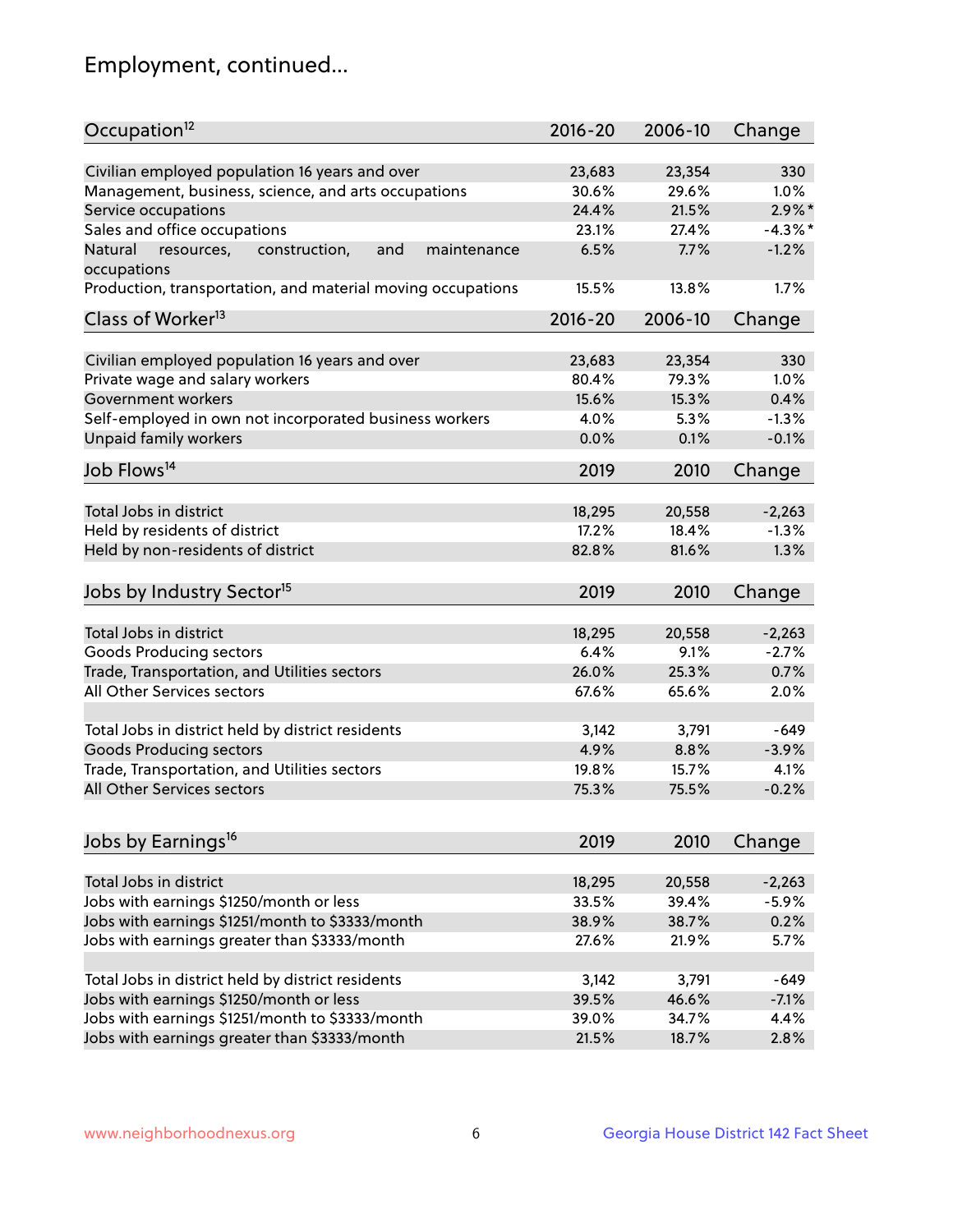## Employment, continued...

| 2019   | 2010   | Change   |
|--------|--------|----------|
|        |        |          |
| 18,295 | 20,558 | $-2,263$ |
| 25.5%  | 26.7%  | $-1.2%$  |
| 51.2%  | 55.0%  | $-3.8%$  |
| 23.3%  | 18.3%  | 4.9%     |
|        |        |          |
| 3,142  | 3,791  | $-649$   |
| 25.2%  | 26.7%  | $-1.5%$  |
| 48.0%  | 51.8%  | $-3.8%$  |
| 26.7%  | 21.4%  | 5.3%     |
|        |        |          |

#### Education

| School Enrollment <sup>18</sup>                | $2016 - 20$ | 2006-10 | Change     |
|------------------------------------------------|-------------|---------|------------|
|                                                |             |         |            |
| Population 3 years and over enrolled in school | 15,752      | 16,454  | $-702$     |
| Nursery school, preschool                      | 6.5%        | 6.3%    | 0.2%       |
| Kindergarten                                   | 6.1%        | 6.8%    | $-0.7%$    |
| Elementary school (grades 1-8)                 | 43.6%       | 40.7%   | 2.9%       |
| High school (grades 9-12)                      | 22.1%       | 22.1%   | $-0.0%$    |
| College or graduate school                     | 21.8%       | 24.2%   | $-2.4%$    |
| Educational Attainment <sup>19</sup>           | $2016 - 20$ | 2006-10 | Change     |
|                                                |             |         |            |
| Population 25 years and over                   | 38,379      | 38,050  | 330        |
| Less than 9th grade                            | 4.7%        | 6.2%    | $-1.6%$    |
| 9th to 12th grade, no diploma                  | 10.4%       | 12.5%   | $-2.1%$    |
| High school graduate (includes equivalency)    | 32.4%       | 32.4%   | $-0.0%$    |
| Some college, no degree                        | 23.5%       | 20.6%   | $2.9\%$ *  |
| Associate's degree                             | $7.1\%$     | 6.9%    | 0.2%       |
| Bachelor's degree                              | 12.4%       | 14.2%   | $-1.8\%$ * |
| Graduate or professional degree                | 9.5%        | 7.2%    | 2.4%       |
|                                                |             |         |            |
| Percent high school graduate or higher         | 85.0%       | 81.3%   | 3.7%       |
| Percent bachelor's degree or higher            | 21.9%       | 21.4%   | 0.6%       |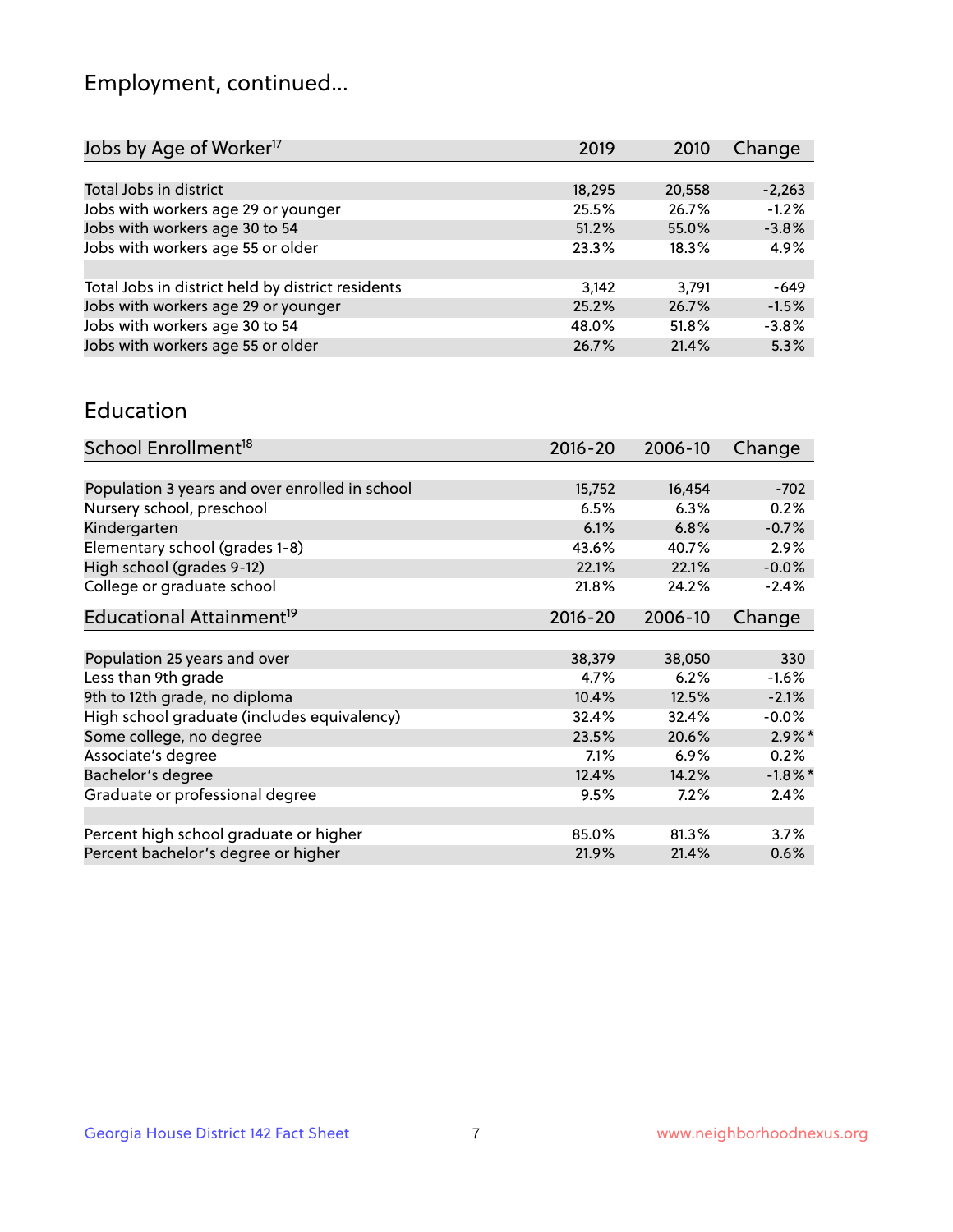## Housing

| Households by Type <sup>20</sup>                     | 2016-20     | 2006-10 | Change     |
|------------------------------------------------------|-------------|---------|------------|
|                                                      |             |         |            |
| <b>Total households</b>                              | 21,613      | 22,046  | $-433$     |
| Family households (families)                         | 63.4%       | 63.9%   | $-0.5%$    |
| With own children under 18 years                     | 28.6%       | 28.1%   | 0.5%       |
| Married-couple family                                | 34.6%       | 38.7%   | $-4.0\%$ * |
| With own children of the householder under 18 years  | 12.8%       | 14.7%   | $-1.9%$    |
| Male householder, no wife present, family            | 4.9%        | 4.1%    | 0.8%       |
| With own children of the householder under 18 years  | 1.8%        | 1.8%    | 0.0%       |
| Female householder, no husband present, family       | 23.9%       | 21.2%   | 2.7%       |
| With own children of the householder under 18 years  | 14.1%       | 11.6%   | $2.5\%$ *  |
| Nonfamily households                                 | 36.6%       | 36.1%   | 0.5%       |
| Householder living alone                             | 32.2%       | 31.7%   | 0.5%       |
| 65 years and over                                    | 12.1%       | 10.8%   | 1.2%       |
|                                                      |             |         |            |
| Households with one or more people under 18 years    | 32.8%       | 33.2%   | $-0.4%$    |
| Households with one or more people 65 years and over | 29.5%       | 24.8%   | 4.7%*      |
|                                                      |             |         |            |
| Average household size                               | 2.69        | 2.59    | 0.10       |
| Average family size                                  | 3.44        | 3.29    | 0.15       |
|                                                      |             |         |            |
| Housing Occupancy <sup>21</sup>                      | $2016 - 20$ | 2006-10 | Change     |
| Total housing units                                  | 25,620      | 26,584  | $-963*$    |
| Occupied housing units                               | 84.4%       | 82.9%   | 1.4%       |
| Vacant housing units                                 | 15.6%       | 17.1%   | $-1.4%$    |
|                                                      |             |         |            |
| Homeowner vacancy rate                               | 2.9         | 3.0     | $-0.1$     |
| Rental vacancy rate                                  | 7.1         | 12.7    | $-5.7*$    |
|                                                      |             |         |            |
| Units in Structure <sup>22</sup>                     | $2016 - 20$ | 2006-10 | Change     |
|                                                      |             |         |            |
| Total housing units                                  | 25,620      | 26,584  | $-963*$    |
| 1-unit, detached                                     | 70.1%       | 70.6%   | $-0.5%$    |
| 1-unit, attached                                     | 3.4%        | 3.5%    | $-0.1%$    |
| 2 units                                              | 3.6%        | 4.2%    | $-0.6%$    |
| 3 or 4 units                                         | 7.7%        | 6.1%    | 1.6%       |
| 5 to 9 units                                         | 5.2%        | 6.5%    | $-1.3%$    |
| 10 to 19 units                                       | 3.7%        | 2.9%    | 0.9%       |
| 20 or more units                                     | 3.0%        | 2.8%    | 0.1%       |
| Mobile home                                          | 3.3%        | 3.4%    | $-0.1%$    |
| Boat, RV, van, etc.                                  | 0.0%        | $0.0\%$ | $-0.0%$    |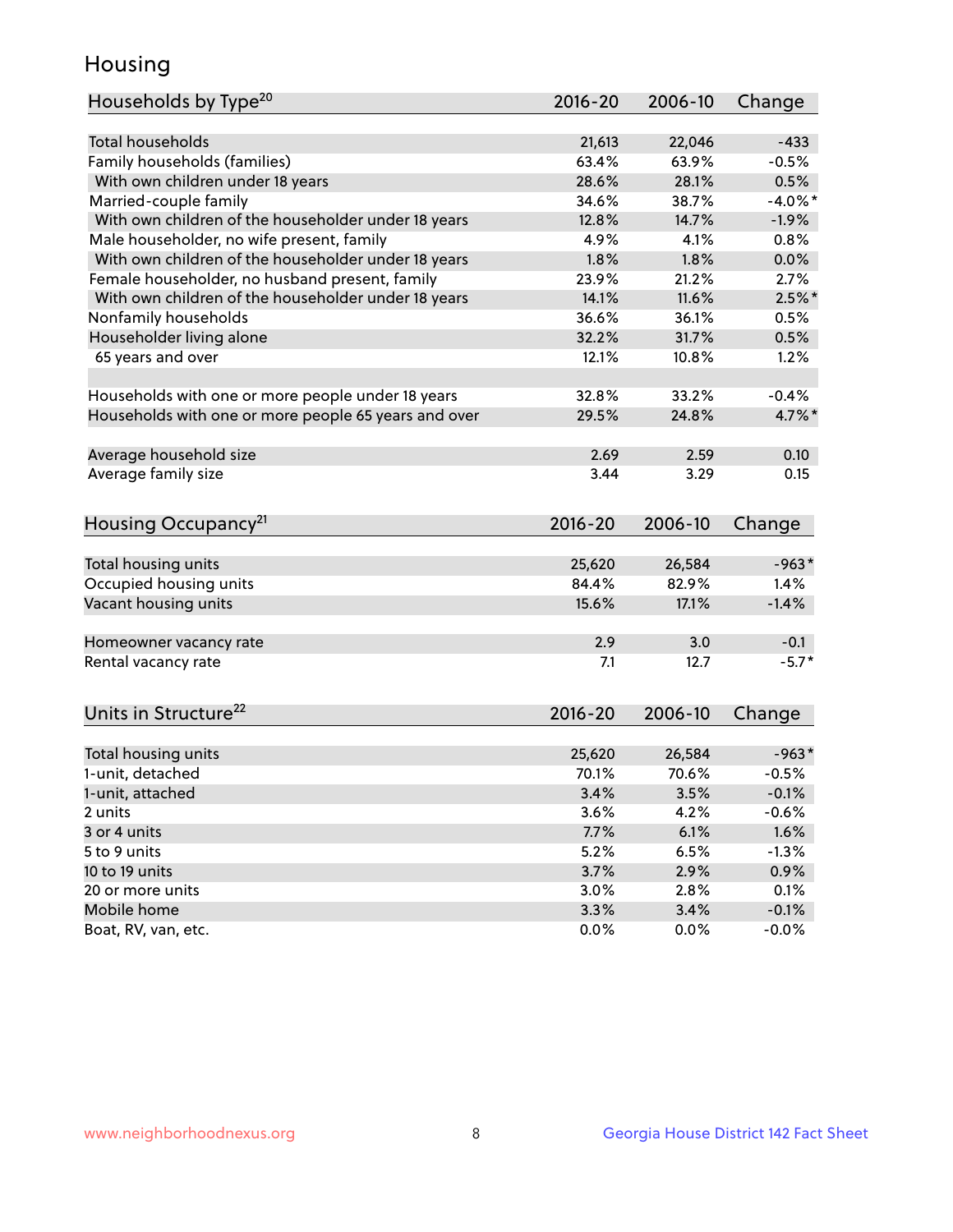## Housing, Continued...

| Year Structure Built <sup>23</sup>             | 2016-20     | 2006-10 | Change     |
|------------------------------------------------|-------------|---------|------------|
| Total housing units                            | 25,620      | 26,584  | $-963*$    |
| Built 2014 or later                            | 1.0%        | (X)     | (X)        |
| Built 2010 to 2013                             | 1.0%        | (X)     | (X)        |
| Built 2000 to 2009                             | 8.8%        | 8.3%    | 0.5%       |
| Built 1990 to 1999                             | 12.1%       | 8.3%    | $3.8\%$ *  |
| Built 1980 to 1989                             | 14.0%       | 12.5%   | 1.6%       |
| Built 1970 to 1979                             | 17.3%       | 22.6%   | $-5.3\%$ * |
| Built 1960 to 1969                             | 17.4%       | 18.9%   | $-1.5%$    |
| Built 1950 to 1959                             | 16.9%       | 18.7%   | $-1.7%$    |
| Built 1940 to 1949                             | 5.4%        | 5.0%    | 0.4%       |
| Built 1939 or earlier                          | 5.9%        | 5.8%    | 0.2%       |
| Housing Tenure <sup>24</sup>                   | $2016 - 20$ | 2006-10 | Change     |
|                                                |             |         |            |
| Occupied housing units                         | 21,613      | 22,046  | $-433$     |
| Owner-occupied                                 | 52.4%       | 60.9%   | $-8.5%$ *  |
| Renter-occupied                                | 47.6%       | 39.1%   | $8.5\%$ *  |
| Average household size of owner-occupied unit  | 2.63        | 2.59    | 0.04       |
| Average household size of renter-occupied unit | 2.76        | 2.59    | 0.17       |
| Residence 1 Year Ago <sup>25</sup>             | $2016 - 20$ | 2006-10 | Change     |
| Population 1 year and over                     | 59,184      | 58,185  | 999        |
| Same house                                     | 86.0%       | 82.1%   | $3.9\%$ *  |
| Different house in the U.S.                    | 13.9%       | 17.6%   | $-3.7\%$ * |
| Same county                                    | 8.1%        | 12.4%   | $-4.3\%$ * |
| Different county                               | 5.8%        | 5.1%    | 0.6%       |
| Same state                                     | 4.5%        | 3.3%    | $1.2\%$ *  |
| Different state                                | 1.3%        | 1.8%    | $-0.5%$    |
| Abroad                                         | 0.1%        | 0.4%    | $-0.3%$    |
| Value of Housing Unit <sup>26</sup>            | 2016-20     | 2006-10 | Change     |
| Owner-occupied units                           | 11,323      | 13,429  | $-2,107*$  |
| Less than \$50,000                             | 14.0%       | 10.1%   | 4.0%       |
| \$50,000 to \$99,999                           | 33.9%       | 38.4%   | $-4.5%$    |
| \$100,000 to \$149,999                         | 19.0%       | 22.8%   | $-3.7%$    |
| \$150,000 to \$199,999                         | 15.7%       | 12.8%   | 2.9%       |
| \$200,000 to \$299,999                         | 7.8%        | 8.6%    | $-0.9%$    |
| \$300,000 to \$499,999                         | 6.1%        | 4.9%    | 1.2%       |
| \$500,000 to \$999,999                         | 3.1%        | 2.1%    | 1.0%       |
| \$1,000,000 or more                            | 0.3%        | 0.4%    | $-0.0%$    |
| Median (dollars)                               | 105,573     | 103,162 | 2,411      |
| Mortgage Status <sup>27</sup>                  | $2016 - 20$ | 2006-10 | Change     |
|                                                |             |         |            |
| Owner-occupied units                           | 11,323      | 13,429  | $-2,107*$  |
| Housing units with a mortgage                  | 60.6%       | 69.1%   | $-8.4\%$ * |
| Housing units without a mortgage               | 39.4%       | 30.9%   | $8.4\% *$  |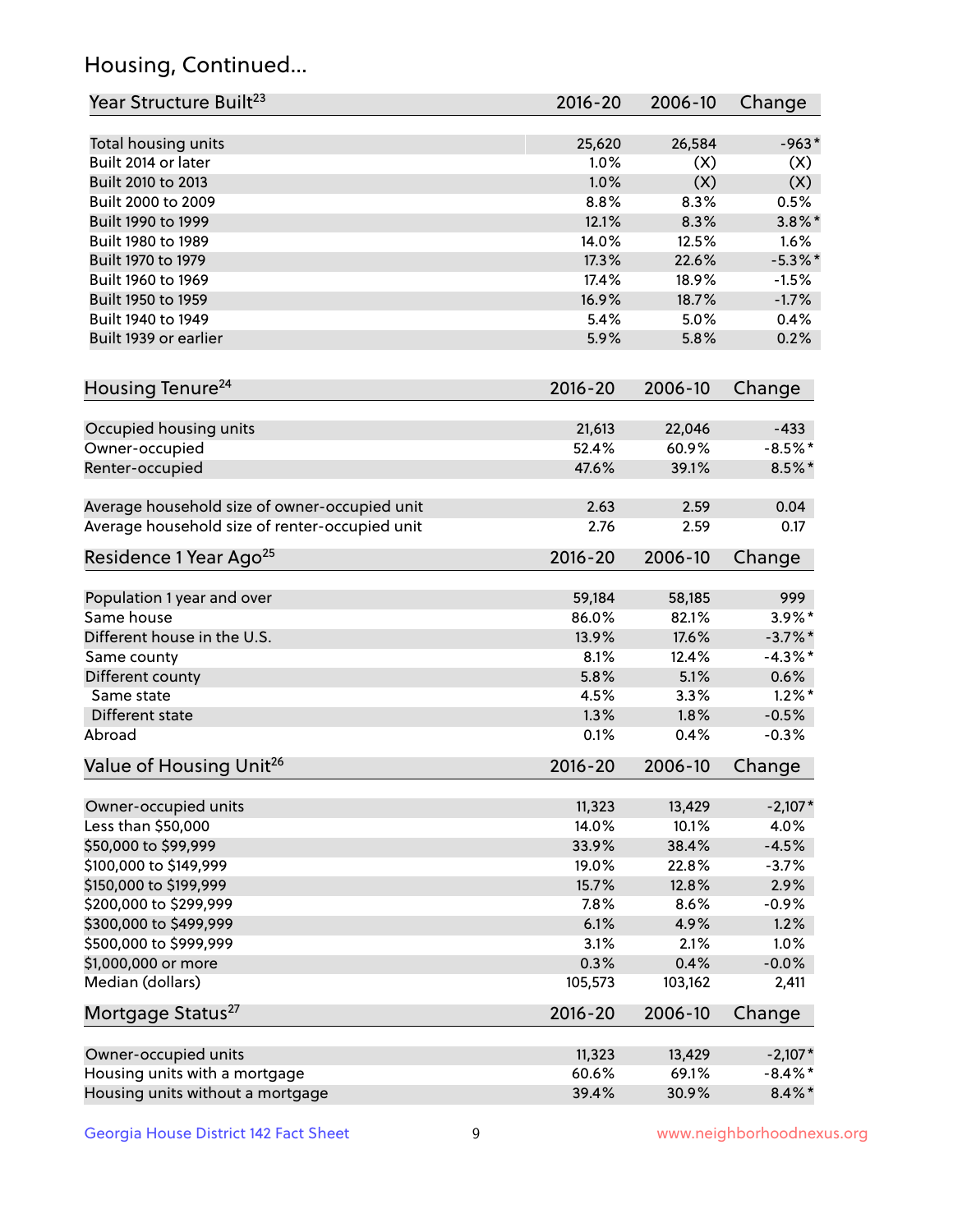## Housing, Continued...

| Selected Monthly Owner Costs <sup>28</sup>                                            | 2016-20     | 2006-10 | Change      |
|---------------------------------------------------------------------------------------|-------------|---------|-------------|
| Housing units with a mortgage                                                         | 6,864       | 9,276   | $-2,412*$   |
| Less than \$300                                                                       | 0.2%        | 0.1%    | 0.0%        |
| \$300 to \$499                                                                        | 1.6%        | 2.2%    | $-0.7%$     |
| \$500 to \$999                                                                        | 35.6%       | 39.0%   | $-3.4%$     |
| \$1,000 to \$1,499                                                                    | 37.1%       | 35.7%   | 1.4%        |
| \$1,500 to \$1,999                                                                    | 13.8%       | 13.1%   | 0.7%        |
| \$2,000 to \$2,999                                                                    | 8.0%        | 5.4%    | 2.6%        |
| \$3,000 or more                                                                       | 3.8%        | 4.4%    | $-0.6%$     |
| Median (dollars)                                                                      | 1,151       | 1,098   | $53*$       |
| Housing units without a mortgage                                                      | 4,459       | 4,153   | 305         |
| Less than \$150                                                                       | 2.7%        | 2.9%    | $-0.2%$     |
| \$150 to \$249                                                                        | 10.1%       | 13.4%   | $-3.3%$     |
| \$250 to \$349                                                                        | 19.8%       | 30.5%   | $-10.8\%$ * |
| \$350 to \$499                                                                        | 30.0%       | 32.7%   | $-2.6%$     |
| \$500 to \$699                                                                        | 20.9%       | 13.0%   | 7.9%        |
| \$700 or more                                                                         | 16.5%       | 7.5%    | 9.0%        |
| Median (dollars)                                                                      | 439         | 359     | $79*$       |
| Selected Monthly Owner Costs as a Percentage of<br>Household Income <sup>29</sup>     | $2016 - 20$ | 2006-10 | Change      |
| Housing units with a mortgage (excluding units where<br>SMOCAPI cannot be computed)   | 6,824       | 9,241   | $-2,417*$   |
| Less than 20.0 percent                                                                | 48.8%       | 36.5%   | 12.3%*      |
| 20.0 to 24.9 percent                                                                  | 12.9%       | 14.7%   | $-1.8%$     |
| 25.0 to 29.9 percent                                                                  | 10.3%       | 11.5%   | $-1.2%$     |
| 30.0 to 34.9 percent                                                                  | 7.1%        | 9.7%    | $-2.6%$     |
| 35.0 percent or more                                                                  | 20.9%       | 27.6%   | $-6.7\%$ *  |
| Not computed                                                                          | 40          | 35      | 5           |
| Housing unit without a mortgage (excluding units where<br>SMOCAPI cannot be computed) | 4,274       | 4,102   | 172         |
| Less than 10.0 percent                                                                | 42.6%       | 43.0%   | $-0.5%$     |
| 10.0 to 14.9 percent                                                                  | 20.4%       | 21.8%   | $-1.4%$     |
| 15.0 to 19.9 percent                                                                  | 9.5%        | 14.0%   | $-4.4%$     |
| 20.0 to 24.9 percent                                                                  | 7.4%        | 6.3%    | 1.1%        |
| 25.0 to 29.9 percent                                                                  | 3.7%        | 4.9%    | $-1.2%$     |
| 30.0 to 34.9 percent                                                                  | 3.0%        | 2.1%    | 0.9%        |
| 35.0 percent or more                                                                  | 13.4%       | 7.9%    | 5.4%        |
| Not computed                                                                          | 185         | 52      | 133         |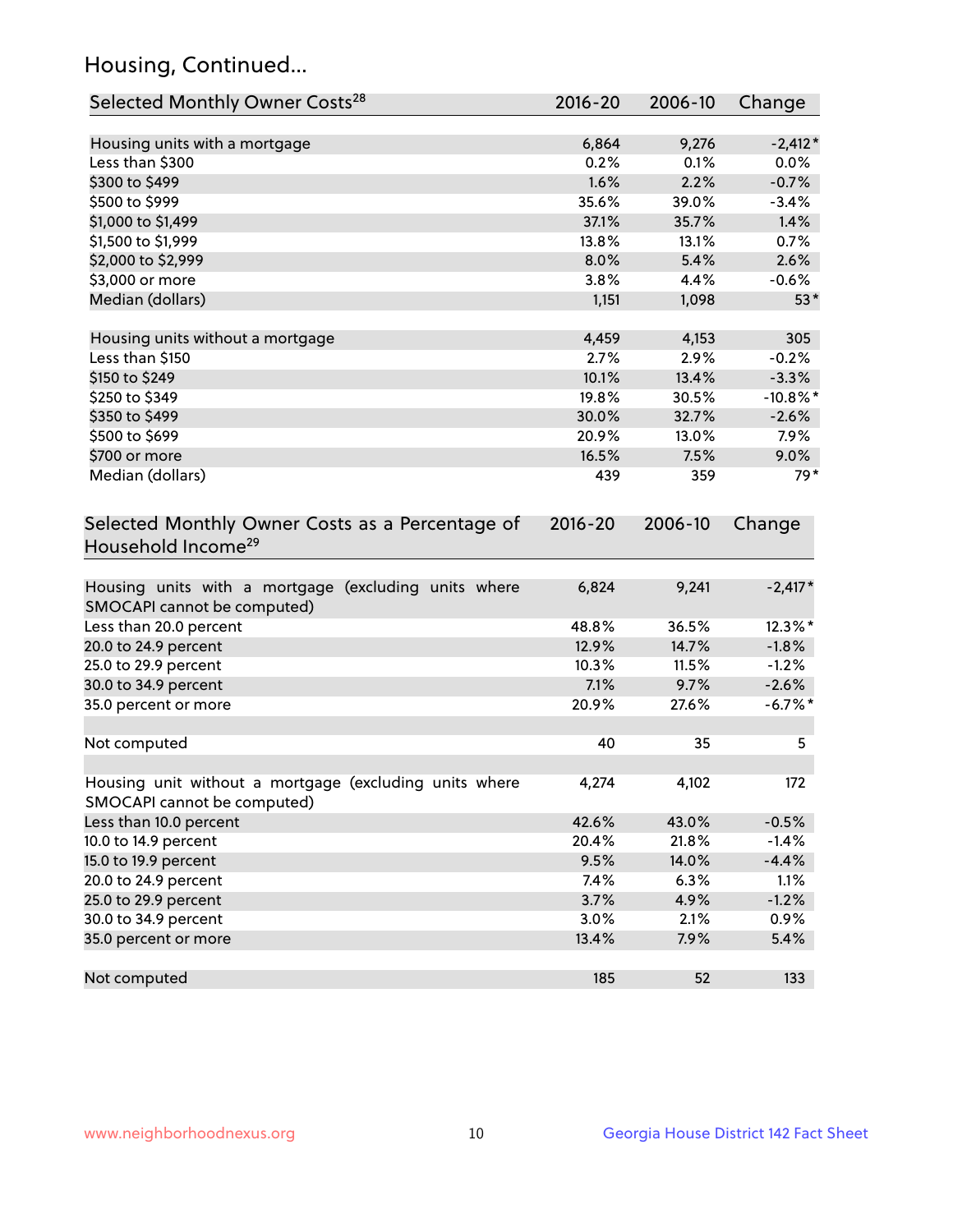## Housing, Continued...

| Gross Rent <sup>30</sup>                                     | 2016-20     | 2006-10     | Change    |
|--------------------------------------------------------------|-------------|-------------|-----------|
|                                                              |             |             |           |
| Occupied units paying rent                                   | 9,863       | 8,145       | $1,718*$  |
| Less than \$200                                              | 0.7%        | 2.6%        | $-2.0%$   |
| \$200 to \$499                                               | 12.7%       | 18.6%       | $-5.9\%$  |
| \$500 to \$749                                               | 28.9%       | 38.6%       | $-9.8%$   |
| \$750 to \$999                                               | 32.8%       | 26.5%       | 6.3%      |
| \$1,000 to \$1,499                                           | 20.7%       | 11.5%       | $9.2\%$ * |
| \$1,500 to \$1,999                                           | 3.6%        | 1.6%        | 2.0%      |
| \$2,000 or more                                              | 0.7%        | 0.5%        | 0.2%      |
| Median (dollars)                                             | 800         | 682         | $118*$    |
|                                                              |             |             |           |
| No rent paid                                                 | 427         | 472         | $-45$     |
|                                                              |             |             |           |
| Gross Rent as a Percentage of Household Income <sup>31</sup> | $2016 - 20$ | $2006 - 10$ | Change    |

| ZUIU-ZU | $2000 - 10$ | <b>CHIGHLY</b> |
|---------|-------------|----------------|
|         |             |                |
| 9,245   | 7,904       | $1,341*$       |
| 13.7%   | 8.1%        | 5.7%           |
| 9.9%    | 9.7%        | 0.1%           |
| 9.5%    | 9.1%        | 0.4%           |
| 8.7%    | 12.1%       | $-3.4%$        |
| 10.5%   | 8.3%        | 2.3%           |
| 47.7%   | 52.7%       | $-5.0\%$ *     |
|         |             |                |
| 1,046   | 713         | 333            |
|         |             |                |

### Transportation

| Commuting to Work <sup>32</sup>           | 2016-20 | 2006-10  | Change     |
|-------------------------------------------|---------|----------|------------|
|                                           |         |          |            |
| Workers 16 years and over                 | 23,094  | 22,767   | 327        |
| Car, truck, or van - drove alone          | 83.6%   | 83.4%    | 0.3%       |
| Car, truck, or van - carpooled            | $8.0\%$ | $11.0\%$ | $-3.0\%$ * |
| Public transportation (excluding taxicab) | $1.7\%$ | $1.4\%$  | 0.4%       |
| Walked                                    | 1.8%    | 1.9%     | $-0.1%$    |
| Other means                               | 1.5%    | 0.6%     | 0.9%       |
| Worked at home                            | 3.3%    | 1.7%     | 1.6%       |
|                                           |         |          |            |
| Mean travel time to work (minutes)        | 20.9    | 21.7     | $-0.8*$    |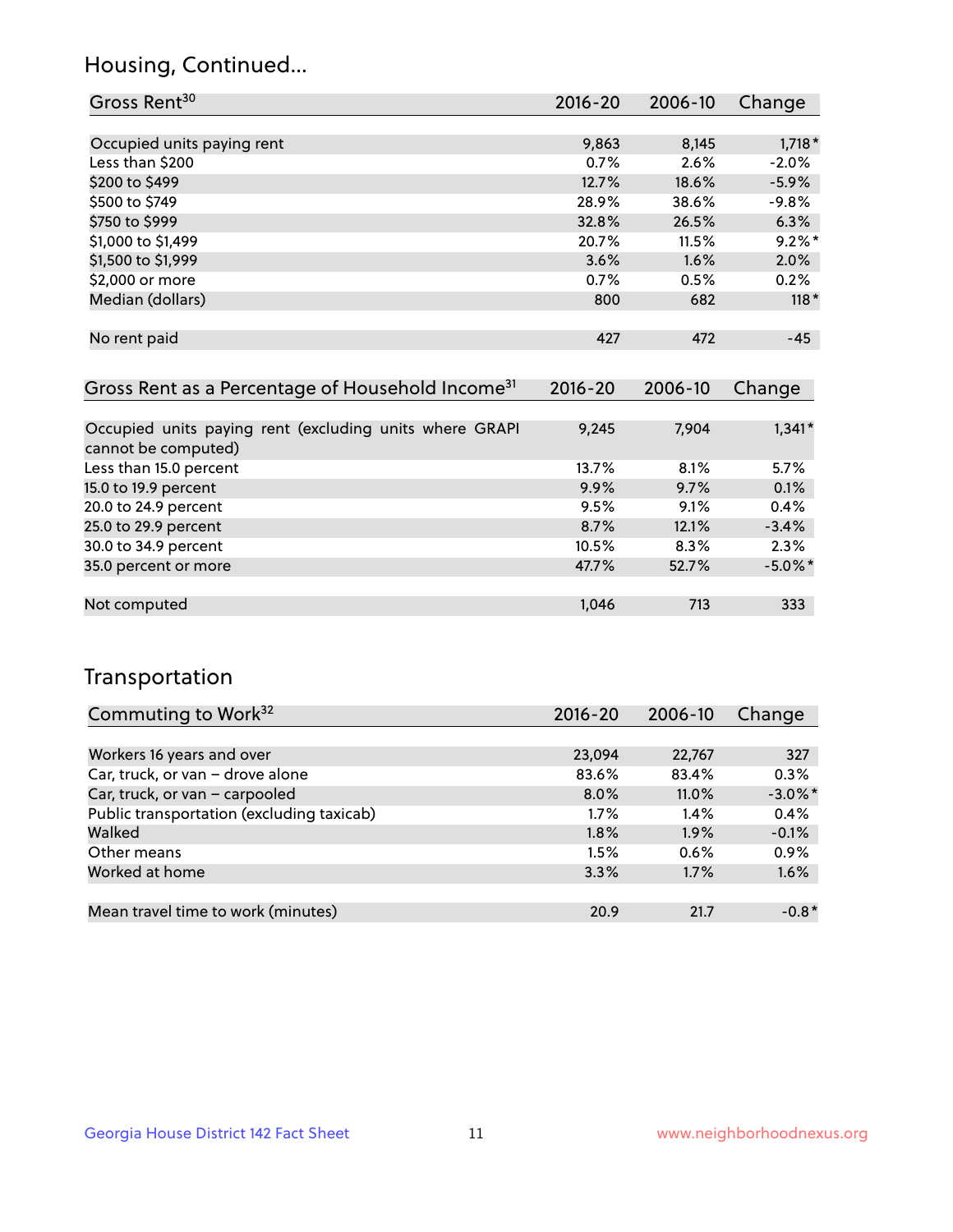## Transportation, Continued...

| Vehicles Available <sup>33</sup> | 2016-20 | 2006-10 | Change  |
|----------------------------------|---------|---------|---------|
|                                  |         |         |         |
| Occupied housing units           | 21,613  | 22,046  | $-433$  |
| No vehicles available            | 11.3%   | 10.5%   | 0.8%    |
| 1 vehicle available              | 38.1%   | 38.4%   | $-0.3%$ |
| 2 vehicles available             | 33.2%   | 33.5%   | $-0.4%$ |
| 3 or more vehicles available     | 17.4%   | 17.6%   | $-0.2%$ |

#### Health

| Health Insurance coverage <sup>34</sup>                 | 2016-20 |
|---------------------------------------------------------|---------|
|                                                         |         |
| Civilian Noninstitutionalized Population                | 58,621  |
| With health insurance coverage                          | 87.0%   |
| With private health insurance coverage                  | 53.0%   |
| With public health coverage                             | 45.3%   |
| No health insurance coverage                            | 13.0%   |
| Civilian Noninstitutionalized Population Under 19 years | 17,019  |
| No health insurance coverage                            | 2.9%    |
| Civilian Noninstitutionalized Population 19 to 64 years | 33,343  |
| In labor force:                                         | 23,523  |
| Employed:                                               | 21,794  |
| With health insurance coverage                          | 82.6%   |
| With private health insurance coverage                  | 77.1%   |
| With public coverage                                    | 9.6%    |
| No health insurance coverage                            | 17.4%   |
| Unemployed:                                             | 1,730   |
| With health insurance coverage                          | 46.0%   |
| With private health insurance coverage                  | 24.6%   |
| With public coverage                                    | 21.8%   |
| No health insurance coverage                            | 54.0%   |
| Not in labor force:                                     | 9,819   |
| With health insurance coverage                          | 76.3%   |
| With private health insurance coverage                  | 30.6%   |
| With public coverage                                    | 54.7%   |
| No health insurance coverage                            | 23.7%   |